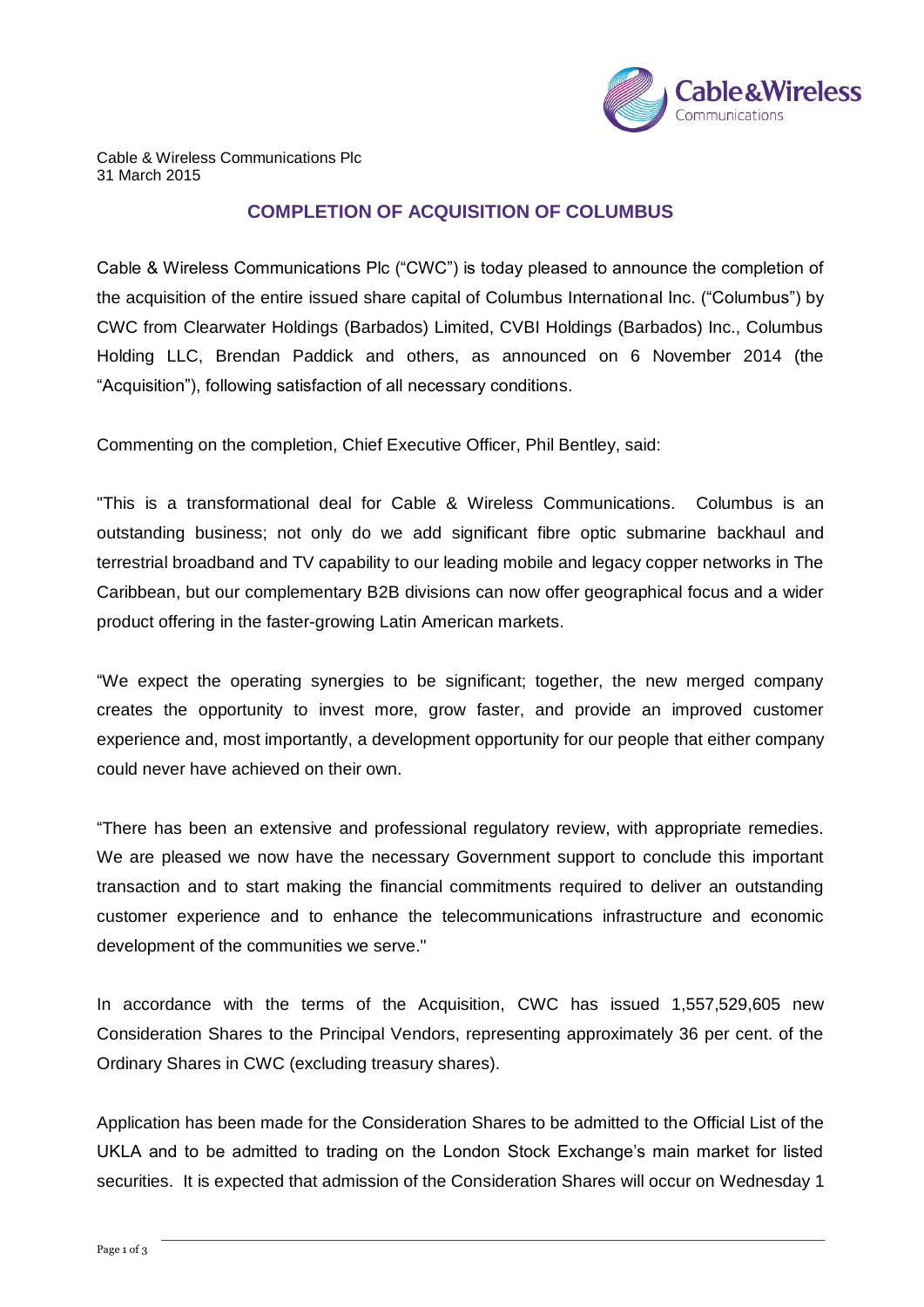April 2015. The Consideration Shares rank pari passu with the existing Ordinary Shares of CWC.

Further terms of the Acquisition are as announced in the circular published by CWC on 19 November 2014.

Capitalised terms used in this announcement have the meanings given to them in the circular published by CWC on 19 November 2014.

---END---

## **About Cable & Wireless Communications**

Cable & Wireless Communications Plc (CWC) is a full-service communications provider operating in 16 countries throughout the Caribbean and Latin America. With four leading brands: Mas Movil (Cable and Wireless Panama), LIME (the Caribbean excluding The Bahamas), BTC (The Bahamas) and Cable and Wireless Seychelles, CWC offers mobile, broadband, TV, domestic and international fixed line services and serves over 5.5m customers. CWC also provides premium data centre hosting, domestic and international managed data network services and customised IT Service Solutions to businesses and governments through our Cable & Wireless Business Solutions division.

We are the market leader in most of the products we offer and the territories we serve.

For more information visit: www.cwc.com.

## **About Columbus International Inc.**

Columbus International Inc. is a privately held diversified telecommunications company based in Barbados. The Company provides digital cable television, broadband Internet and digital landline telephony in Trinidad, Jamaica, Barbados, Grenada, St. Vincent & the Grenadines, St. Lucia and Curacao under the brand name Flow and in Antigua under the brand name Karib Cable. Columbus also provides next generation connectivity and IT solutions, managed networking and cloud-based services under the brand Columbus Business Solutions. Through its subsidiary, Columbus Networks, the Company provides capacity and IP services, corporate data solutions and data centre hosting throughout 42 countries in the greater Caribbean, Central American and Andean region. Through its fully protected, ringed submarine fibre optic network spanning more than 42,300 km and its 38,000 km terrestrial fibre and coaxial network,